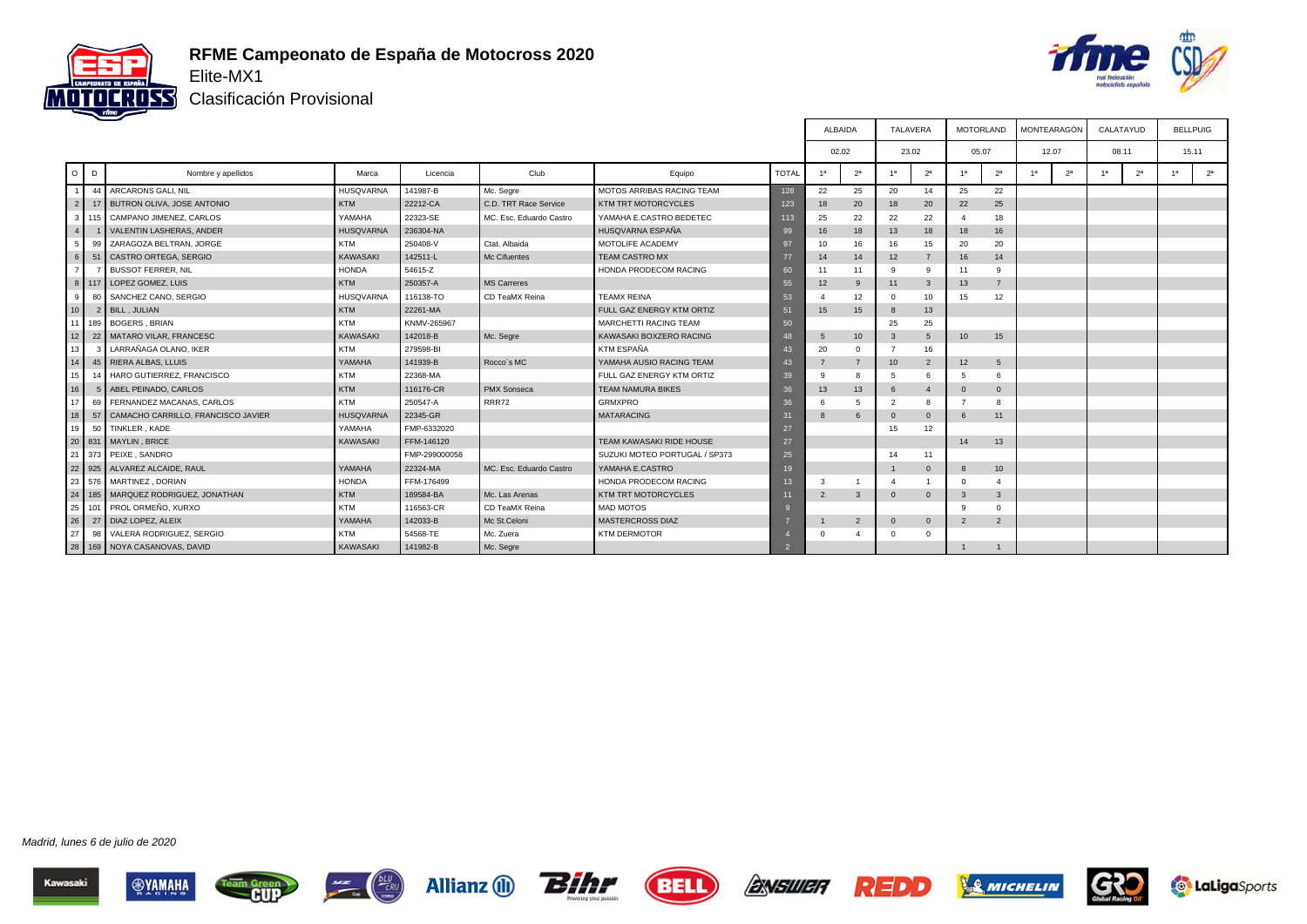

#### **RFME Campeonato de España de Motocross 2020** Elite-MX2



Clasificación Provisional

|                 |                                       |                  |                 |                          |                                  |              | ALBAIDA        |                | TALAVERA       |                 |                       | <b>MOTORLAND</b> | MONTEARAGÓN    |                |                | CALATAYUD      | <b>BELLPUIG</b> |                |
|-----------------|---------------------------------------|------------------|-----------------|--------------------------|----------------------------------|--------------|----------------|----------------|----------------|-----------------|-----------------------|------------------|----------------|----------------|----------------|----------------|-----------------|----------------|
|                 |                                       |                  |                 |                          |                                  |              | 02.02          |                |                | 23.02           |                       | 05.07            |                | 12.07          |                | 08.11          | 15.11           |                |
| $\circ$         | D<br>Nombre y apellidos               | Marca            | Licencia        | Club                     | Equipo                           | <b>TOTAL</b> | 1 <sup>a</sup> | 2 <sup>a</sup> | 1 <sup>a</sup> | 2 <sup>a</sup>  | 1a                    | 2 <sup>a</sup>   | 1 <sup>a</sup> | 2 <sup>a</sup> | 1 <sup>a</sup> | 2 <sup>a</sup> | 1 <sup>a</sup>  | 2 <sup>a</sup> |
|                 | 70 FERNANDEZ GARCIA, RUBEN            | YAMAHA           | 195579-PO       |                          | YAMAHA AUSIO RACING TEAM         | 134          | 25             | 25             | 25             | 25              | 20                    | 14               |                |                |                |                |                 |                |
| 2 <sup>1</sup>  | OLIVER VILAR, ORIOL                   | <b>KTM</b>       | 142407-GI       | Mc. Polea SX             | <b>KTM ESPAÑA</b>                | 110          | 22             | 20             | 16             | 22              | 12                    | 18               |                |                |                |                |                 |                |
| 3               | 67<br>MARTINEZ NOGUEIRA, YAGO         | YAMAHA           | 195596-PO       | M.N.M.                   | YAMAHA AUSIO RACING TEAM         | 102          | 18             | 22             | 22             | 20              | 11                    | $\mathbf{Q}$     |                |                |                |                |                 |                |
| 4 <sup>1</sup>  | 312<br>CASAS CERVERA, ORIOL           | <b>KTM</b>       | 142139-B        | Mc Moianes               | KTM TRT MOTORCYCLES              | 99           | 20             | 16             | 20             | 18              | $\mathbf{q}$          | 16               |                |                |                |                |                 |                |
| 5 <sub>1</sub>  | 368<br>NILSSON BUSTOS, SAMUEL MATTIAS | YAMAHA           | 223305-M        | SevillaLaNueva           | NILSSON TRAINING-YAMAHA BERMUDEZ | 88           | 13             | 18             | 14             | 16              | 15                    | 12               |                |                |                |                |                 |                |
| $6 \mid 124$    | UBACH SALA, SIMEO                     | <b>HUSQVARNA</b> | 142288-B        | Mc B.Bergueda            | HUSQVARNA ESPAÑA                 | 74           | 14             | 15             | 15             | 15              | $\Omega$              | 15               |                |                |                |                |                 |                |
| 7 519           | APARICIO SANCHEZ, JOSE ANTONIO        | YAMAHA           | 22318-SE        | MC. Esc. Eduardo Castro  | YAMAHA E.CASTRO                  | 69           |                | 13             | 18             | 14              | 13                    | 11               |                |                |                |                |                 |                |
| 8               | 501<br>OLIVER VILAR, ROGER            | <b>KAWASAKI</b>  | 142406-GI       | Esc.Cop de Gas           | KAWASAKI BOXZERO RACING          | 56           | $\mathbf{q}$   | $\overline{7}$ | 12             | 12              | -6                    | 10               |                |                |                |                |                 |                |
| 9 <sup>1</sup>  | 217<br>WADE, EDDIE JAY                | <b>KTM</b>       | 22220-AL        | CD. MC. 100 Millas       | HITACHI KTM FUELLED BY MILWAUKEE | 47           |                |                |                |                 | 22                    | 25               |                |                |                |                |                 |                |
| $10$ 720        | <b>GOUPILLON, PIERRE</b>              | <b>KAWASAKI</b>  | FFM-299000034   |                          | <b>BUD RACING</b>                | 47           |                |                |                |                 | 25                    | 22               |                |                |                |                |                 |                |
| 11 <sup>1</sup> | 784<br>TOMAS CASTILLO, ERIC           | YAMAHA           | 142661-B        | Rocco's MC               | YAMAHA AUSIO RACING TEAM         | 41           | 12             | 11             |                |                 | 10                    | 8                |                |                |                |                |                 |                |
| 12              | 15 PERALES BOGUÑA, ANGEL              | <b>KTM</b>       | 141965-B        | Mc. Segre                | <b>HARD WORK BIKES</b>           | 40           | 11             | 9              | 10             | 10 <sup>°</sup> |                       |                  |                |                |                |                |                 |                |
|                 | 13 270 GUYON, TOM                     | <b>KTM</b>       | FFM-186716      |                          | TEAM VRT NORDPESCA HOLLAND       | 38           |                |                |                |                 | 18                    | 20               |                |                |                |                |                 |                |
| 14 771          | LUCAS SANZ, MARIO                     | <b>KTM</b>       | 250268-A        | RRR72                    | <b>F4E RACING KTM</b>            | 38           | 16             | 14             |                |                 |                       |                  |                |                |                |                |                 |                |
| 15 <sup>1</sup> | FERRANDIS TORMOS, AITOR<br>999        | <b>KTM</b>       | 250283-CS       |                          |                                  | 36           | 10             | $\Omega$       | 11             | 11              | $\overline{2}$        | 2                |                |                |                |                |                 |                |
| $16$ 472        | UBACH SALA, SALVADOR                  | <b>HUSQVARNA</b> | 142289-B        | Mc B.Bergueda            |                                  | 34           |                |                | 13             | 13              |                       | $\mathbf{0}$     |                |                |                |                |                 |                |
| 17 <sup>1</sup> | 12<br>ARRIBAS LUQUE, ANGEL LUIS       | <b>HUSQVARNA</b> | 116244-CR       | PMX Sonseca              | <b>MOTOS ARRIBAS RACING TEAM</b> | 34           | 6              | 6              | 9              | <b>q</b>        | $\Omega$              | $\mathbf{4}$     |                |                |                |                |                 |                |
|                 | 18 225 REY HERAS, JORGE               | YAMAHA           | 67555-IB        | Cm. Porrerenc            | <b>TEAM JCR</b>                  | 32           |                | 10             | $\Omega$       | $\overline{7}$  | $\mathbf{3}$          | 5                |                |                |                |                |                 |                |
| 19              | 292<br>GAMBOA MONTERO, ALEX           | <b>HUSQVARNA</b> | 223239-M        | Molareño&Conar           | <b>TEAM TOLMOTO</b>              | 31           | 15             | $\Omega$       |                |                 | 16                    | $\Omega$         |                |                |                |                |                 |                |
| 20              | 696<br><b>GWERDER, MIKE</b>           | <b>KTM</b>       | FMS-299000039   |                          | TEAM VRT NORDPESCA HOLLAND       | 27           |                |                |                |                 | 14                    | 13               |                |                |                |                |                 |                |
| 21              | MIGUEL HERNANSANZ, ALEJANDRO<br>214   | <b>KTM</b>       | 22263-SE        | C.D. TRT Race Service    | <b>KTM TRT MOTORCYCLES</b>       | 23           | $\overline{2}$ | $\Omega$       | 3              | 5               | $\overline{7}$        | 6                |                |                |                |                |                 |                |
| 22              | LLEDO PARES, ARNAU<br>20              | <b>KTM</b>       | 141947-B        | Mc. Riuprimer Gas i Rocs | <b>TEAM LLEDO</b>                | 21           |                | $\mathbf{8}$   | 6              | $\mathbf{1}$    |                       |                  |                |                |                |                |                 |                |
| 23              | DI DIO HERGUETA, JOSE LUIS            | <b>KAWASAKI</b>  | 116160-CR       | MX Yunquera              | DPS MOTORSPORT                   | 16           | 5              | $\Omega$       | 5              | 6               | $\Omega$              | $\Omega$         |                |                |                |                |                 |                |
| 24              | 72<br>SERGIO, ANDRE                   | YAMAHA           | FMP-2812020     |                          | SPEEDCITY YAMAHA ACQUAMONTE      | 15           |                |                | $\overline{7}$ | $\mathbf{8}$    |                       |                  |                |                |                |                |                 |                |
| 25              | 309 FARRES PLAZA, GUILLEM             | GAS-GAS          | 141858-B        | Mc B.Bergueda            | GAS-GAS FACTORY RACING TEAM      | 12           | $\Omega$       | 12             |                |                 |                       |                  |                |                |                |                |                 |                |
| 26              | 965<br>MANZATO, HUGO                  | <b>KTM</b>       | FFM-165620      |                          | <b>MAF RODA JBS</b>              | 12           |                |                |                |                 | 5                     | $\overline{7}$   |                |                |                |                |                 |                |
| 27              | 535<br>VETROVSKY, RADEK               | <b>KTM</b>       | ACCR-290000182  |                          | JD GUNNEX KTM RACING TEAM        | 11           | 8              | 3              |                |                 |                       |                  |                |                |                |                |                 |                |
| 28              | OTERO SAEZ, ROBERTO<br>64             | <b>KTM</b>       | 142501-B        | Mc. Segre                | <b>ESC.JRB OFFROAD</b>           | ĸ            | $\mathbf{3}$   | 5 <sup>5</sup> |                | $\mathbf{0}$    |                       | $\mathbf{0}$     |                |                |                |                |                 |                |
| 29              | PAMIAS ROIG, MARC<br>112              | YAMAHA           | 141906-T        | Mc. Segre                | MP RACING TEAM                   |              |                |                |                |                 | $\boldsymbol{\Delta}$ | 3                |                |                |                |                |                 |                |
| 30              | 25<br>FONTANALS BENAVENT, MARC        | <b>KAWASAKI</b>  | 142015-B        | Mc Cubelles              | KAWASAKI BOXZERO RACING          |              | $\Omega$       | $\mathbf{1}$   | $\overline{2}$ | $\overline{4}$  | $\Omega$              | $\mathbf{0}$     |                |                |                |                |                 |                |
| 31              | 68 I<br>FERRER CASTELLO, ANTONI       | <b>KTM</b>       | 67614-IB        | Mc. Fora Vila Muro       |                                  |              |                |                | $\mathbf{A}$   | $\Omega$        |                       |                  |                |                |                |                |                 |                |
| 32              | 38<br>PASCUAL, JEREMIAS               | <b>KAWASAKI</b>  | CAMOD-290000055 |                          | <b>TEAM CASTRO MX</b>            |              | $\Omega$       | $\overline{4}$ |                |                 |                       |                  |                |                |                |                |                 |                |
| 33              | 437<br>FLORIA, DAVID ANTONIO          | <b>HUSQVARNA</b> | SVEMO-20010421  |                          | OC1 FLORIAS MX RACING TEAM       |              | $\Omega$       | $\Omega$       | $\mathbf{1}$   | 3               |                       |                  |                |                |                |                |                 |                |
| 34 411          | ALBISUA FUENTES, GILEN                | <b>KTM</b>       | 279570-BI       |                          | BUD RACING ESPAÑA-IJUSTRIDE      | ĸ            |                | $\overline{2}$ |                |                 |                       |                  |                |                |                |                |                 |                |
| 35              | BOZZO, BRUNO<br>88                    | <b>HONDA</b>     | 250561-V        |                          |                                  |              | $\Omega$       | $\Omega$       | $\Omega$       | $\overline{2}$  |                       |                  |                |                |                |                |                 |                |









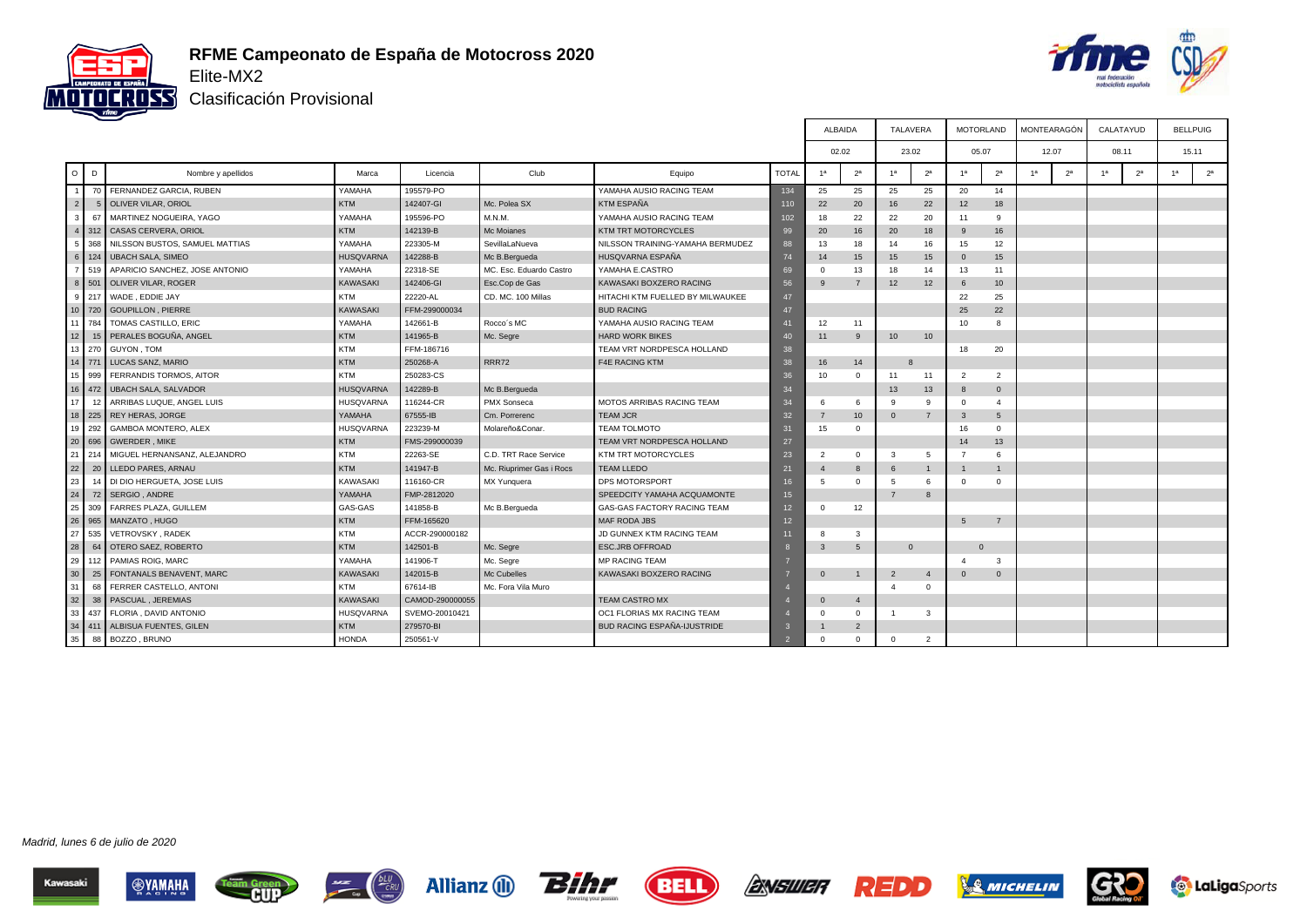

#### **RFME Campeonato de España de Motocross 2020**



Clasificación Provisional

|                       |     |                               |                  |               |                        |                                    |              | TALAVERA         |                | <b>MOTORLAND</b> |                | MONTEARAGÓN    |                | CALATAYUD      |                |                | <b>BELLPUIG</b> |
|-----------------------|-----|-------------------------------|------------------|---------------|------------------------|------------------------------------|--------------|------------------|----------------|------------------|----------------|----------------|----------------|----------------|----------------|----------------|-----------------|
|                       |     |                               |                  |               |                        |                                    |              | 23.02            |                | 05.07            |                | 12.07          |                | 08.11          |                |                | 15.11           |
| $\circ$<br>D          |     | Nombre y apellidos            | Marca            | Licencia      | Club                   | Equipo                             | <b>TOTAL</b> | 1 <sup>a</sup>   | 2 <sup>a</sup> | 1a               | 2 <sup>a</sup> | 1 <sup>a</sup> | 2 <sup>a</sup> | 1 <sup>a</sup> | 2 <sup>a</sup> | 1 <sup>a</sup> | 2 <sup>a</sup>  |
|                       |     | 309 FARRES PLAZA, GUILLEM     | GAS-GAS          | 141858-B      | Mc B.Bergueda          | <b>GAS-GAS FACTORY RACING TEAM</b> | 100          | 25               | 25             | 25               | 25             |                |                |                |                |                |                 |
| 2 <sup>1</sup>        |     | 24 BRACERAS MARTINEZ, DAVID   | GAS-GAS          | 250269-A      | <b>MS Carreres</b>     | GAS-GAS FACTORY RACING TEAM        | 74           | 22               | 22             | 22               | 8              |                |                |                |                |                |                 |
| 3 <sup>1</sup>        | 227 | <b>GUTIERREZ SOLIS, PABLO</b> | <b>KTM</b>       | 59138-O       | VALDESOTO              | MOTOCROSSCENTER TEAM               | 61           | 13               | 18             | 12               | 18             |                |                |                |                |                |                 |
| $4 \mid 373 \mid$     |     | CANET ARDEVOL, EDGAR          | <b>KTM</b>       | 142023-B      | Mc. Polea SX           | <b>JEZYK RACING TEAM</b>           | 59           | 15               | 20             | 13               | 11             |                |                |                |                |                |                 |
| 5 315                 |     | BELTRAN YAGUE, DAVID          | <b>KTM</b>       | 116139-CR     | CD TeaMX Reina         | <b>TEAMX REINA</b>                 | 53           | 14               | 12             | 11               | 16             |                |                |                |                |                |                 |
| 6 299                 |     | FONTOVA SALVIA, ALBERT        | <b>KTM</b>       | 142209-T      | Mc. Segre              | <b>BRAYMART RACING TEAM</b>        | 46           | 16               | $\mathbf 0$    | 15               | 15             |                |                |                |                |                |                 |
| 7 223                 |     | TORRIJO SIESO, DIEGO          | <b>KTM</b>       | 54548-HU      | Sinesponsor Racing     | <b>KTM DERMOTOR</b>                | 44           | 12               | 15             | 8                | $\mathbf{Q}$   |                |                |                |                |                |                 |
| 8 <sup>1</sup>        |     | CONGOST AGUILERA, GERARD      | GAS-GAS          | 141902-GI     | Rocco's MC             | GAS-GAS FACTORY RACING TEAM        | 42           |                  |                | 20               | 22             |                |                |                |                |                |                 |
| 9 <sub>1</sub><br>252 |     | SANCHEZ GARCIA, RAUL          | YAMAHA           | 141857-GI     | Mc. Segre              | YAMAHA AUSIO RACING TEAM           | 39           | $\Omega$         | 16             | -9               | 14             |                |                |                |                |                |                 |
|                       |     | 10 319 PRUGNIERES, QUENTIN    | <b>KAWASAKI</b>  | FFM-299000097 |                        | <b>BUD RACING</b>                  | 38           |                  |                | 18               | 20             |                |                |                |                |                |                 |
| 11 632                |     | PANZANO FERRER, MARCOS        | <b>KTM</b>       | 54572-HU      | Mc. Zuera              | <b>JEZYK RACING TEAM</b>           | 37           | 18               | 14             | $\Omega$         | $\overline{5}$ |                |                |                |                |                |                 |
| 12 397                |     | CANTO SERRANO, DENIS          |                  | 22248-CA      |                        | <b>MOTOS DA SILVA TM RACING</b>    | 34           | 11               | 11             | 5                | $\overline{7}$ |                |                |                |                |                |                 |
| 13 489                |     | WALVOORT, JENS                | <b>KTM</b>       | KNMV-321116   |                        | MOTOR2000 KTM RACING               | 33           | 20               | 13             |                  |                |                |                |                |                |                |                 |
|                       |     | 14 305 GALLEGO RAMOS, ANTONIO | <b>HUSQVARNA</b> | 230301-MU     | Esc.Carlos             |                                    | 31           | 10 <sup>10</sup> | 9              | 6                | 6              |                |                |                |                |                |                 |
| 15                    | 96  | ALONSO RODILLA, VICTOR        | YAMAHA           | 195567-PO     | M.N.M.                 | YAMAHA AUSIO RACING TEAM           | 29           |                  |                | 16               | 13             |                |                |                |                |                |                 |
| 16 365                |     | MONNE VILES, ADRIA            | <b>KTM</b>       | 143164-L      | Mc. Segre              |                                    | 26           |                  |                | 14               | 12             |                |                |                |                |                |                 |
|                       |     | 17 310 PUIG CUMI, VICTOR      | <b>KTM</b>       | 141988-GI     | Mc. Segre              |                                    | 20           |                  |                | 10               | 10             |                |                |                |                |                |                 |
| 18 411                |     | ALBISUA FUENTES, GILEN        | <b>KTM</b>       | 279570-BI     |                        | <b>BUD RACING ESPAÑA-IJUSTRIDE</b> | 18           | $5\overline{5}$  | 10             | $\Omega$         | 3              |                |                |                |                |                |                 |
| 19                    | 395 | MORENO MARTIN, MARIO          | <b>HUSQVARNA</b> | 189563-CC     | Miramontes Mc.         | TEAM MX119 FACTORY RACING          | 16           | 8                | 8              | $\Omega$         | $\Omega$       |                |                |                |                |                |                 |
| 20 291                |     | COSTA, FABIO                  | <b>KTM</b>       | FMP-262020    |                        | MOMENTO TT MOTOS - JETMAR          | 16           |                  | 5              | $\overline{4}$   | $\Omega$       |                |                |                |                |                |                 |
| 21                    | 20  | FERREIRA, RUBEN               | YAMAHA           | FMP-299000084 |                        |                                    | 13           | $\alpha$         | $\overline{a}$ |                  |                |                |                |                |                |                |                 |
| 22                    | 86  | CASTAÑONDO IBARGUEN, DANIEL   | <b>HUSQVARNA</b> | 279642-BI     | Mc. Zalla              | <b>DMI TEAM</b>                    |              | $\circ$          | 1              | $\overline{7}$   |                |                |                |                |                |                |                 |
| 23                    | 425 | PANZANO FERRER, SAMUEL        | <b>KTM</b>       | 54573-HU      | Mc. Zuera              | <b>JEZYK RACING TEAM</b>           |              |                  | 3              | $\overline{0}$   | $\Omega$       |                |                |                |                |                |                 |
| 24                    | 11  | CONSTANTIN IHUT, TUDOR        | <b>HUSQVARNA</b> | 223127-M      |                        |                                    |              | $\Omega$         | $\overline{7}$ |                  |                |                |                |                |                |                |                 |
| 25                    | 232 | AGUILO AZORIN, UNAI           | <b>KTM</b>       | 141859-GI     | Mc. Segre              |                                    |              | $\Omega$         | $\mathbf 0$    | 3                | $\overline{4}$ |                |                |                |                |                |                 |
| 26                    |     | 22 RAMOS CASASOLA, JORGE      | YAMAHA           | 189569-CC     | Mc. Extremadura Racing | <b>EXTREMADURA RACING</b>          |              | $\Omega$         | 6              |                  |                |                |                |                |                |                |                 |
| 27                    | 58  | MARTINEZ CALVO, JAVIER        | <b>KTM</b>       | 223169-M      |                        | MASTERCROSS OFFROAD                |              |                  | $\overline{2}$ |                  |                |                |                |                |                |                |                 |
| 28                    | 66  | CANOSA FERNANDEZ, JOSE        | <b>KTM</b>       | 195597-C      |                        | <b>MINCHA TEAM</b>                 |              | 3                | $\mathbf{0}$   |                  |                |                |                |                |                |                |                 |
| 29                    | 249 | TERTRE BOYE, ALEJANDRO        | <b>KTM</b>       | 223155-M      | Nilsson Training       | CARTERMX                           |              | $\Omega$         |                | $\overline{1}$   | 2              |                |                |                |                |                |                 |
| 30                    | 85  | MARTIN GONZALEZ, IKER         | <b>HUSQVARNA</b> | 90028-BU      |                        |                                    |              |                  | $\mathbf 0$    | $\overline{2}$   | $\mathbf{0}$   |                |                |                |                |                |                 |
| 31                    | 10  | SAEZ SAMUEL, VICTOR           | <b>KTM</b>       | 250281-V      | CM La Canal            | CONSTRUCCIONES VÍCTOR SÁEZ         |              |                  | $\Omega$       | $\Omega$         | $\Omega$       |                |                |                |                |                |                 |
|                       |     | 32 282 RINO, PEDRO            | <b>KTM</b>       | FMP-602020    |                        | MOMENTO TT MOTOS                   |              |                  | $\Omega$       | $\Omega$         | $\Omega$       |                |                |                |                |                |                 |

Madrid, lunes 6 de julio de 2020





 $rac{bLU}{cRU}$ 







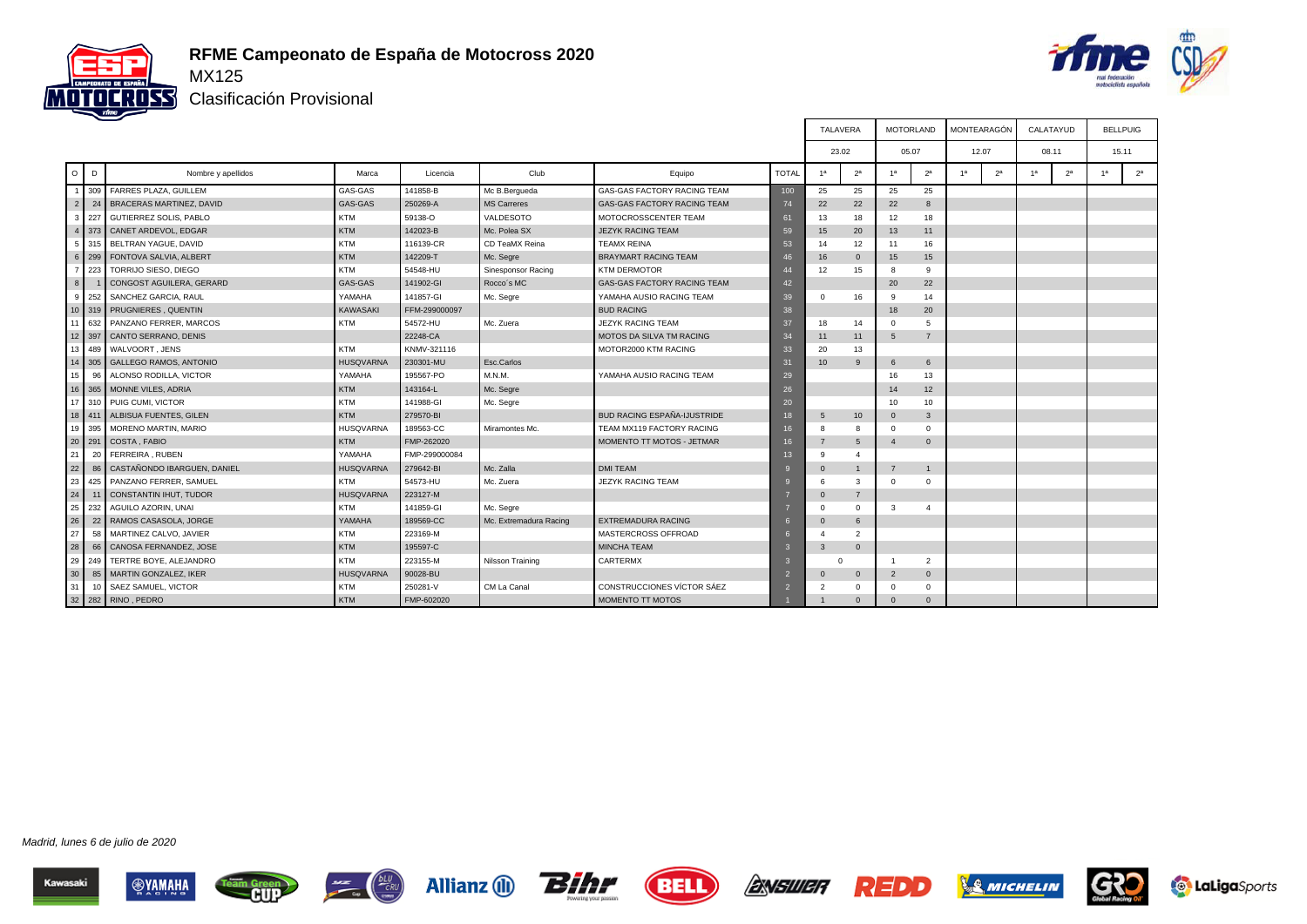

### **RFME Campeonato de España de Motocross 2020**



Kawasaki Team Green Cup MX1 Clasificación Provisional

|         |                                          |                 |           |                              |                             |              | <b>TALAVERA</b> |                | MOTORLAND |                | MONTEARAGÓN |                | CALATAYUD |                |
|---------|------------------------------------------|-----------------|-----------|------------------------------|-----------------------------|--------------|-----------------|----------------|-----------|----------------|-------------|----------------|-----------|----------------|
|         |                                          |                 |           |                              |                             |              | 23.02           |                | 05.07     |                | 12.07       |                | 08.11     |                |
| $O$ $D$ | Nombre y apellidos                       | Marca           | Licencia  | Club                         | Equipo                      | <b>TOTAL</b> | 1a              | 2 <sup>a</sup> |           | 2 <sup>a</sup> |             | 2 <sup>a</sup> |           | 2 <sup>a</sup> |
|         | 1 188 GARCIA SALGADO, ROBERTO            | <b>KAWASAKI</b> | 189622-CC | Mx Casar                     |                             | 94           | 25              | 22             | 25        | 22             |             |                |           |                |
|         | 2   148   PRIETO RENEDO, JORGE           | KAWASAKI        | 90037-P   | C.D Pistones del Cerrato     |                             | 92           | 22              | 25             | 20        | 25             |             |                |           |                |
|         | 3   169   NOYA CASANOVAS, DAVID          | <b>KAWASAKI</b> | 141982-B  | Mc. Segre                    |                             | 82           | 20              | 20             | 22        | 20             |             |                |           |                |
|         | 4 41 MUGICA MUGICA, BORJA RAMON          | <b>KAWASAKI</b> | 22414-GR  | C.D. Motoclub Bajo Almanzora | DPS MOTORSPORT              | 68           | 18              | 18             | 16        | 16             |             |                |           |                |
|         | 5 793 OLABERRI CIA, AITOR                | <b>KAWASAKI</b> | 236339-NA | Club Motoclub Falces         | UTR RACING                  | 67           | 16              | 15             | 18        | 18             |             |                |           |                |
|         | 6 91 QUINTERO HERNANDEZ, JESUS           | <b>KAWASAKI</b> | 189579-CC | Mc. Las Arenas               | PETROGOLD RACING TEAM       | 54           | 11              | 14             | 14        | 15             |             |                |           |                |
|         | 7   125   RODRIGUEZ CARTAGENA, ION ANDER | <b>KAWASAKI</b> | 236301-NA | Mc. Ziki Team                |                             | 52           | 14              | 12             | 12        | 14             |             |                |           |                |
|         | 8 85 GONZALEZ BAILON, ELIAS              | KAWASAKI        | 54562-Z   | Mc. Calatayud                |                             | 49           | 15              | 13             | 13        | 8              |             |                |           |                |
|         | 9 177 ALBARAÑEZ RODRIGUEZ. JOSE MARIA    | <b>KAWASAKI</b> | 116137-CU |                              |                             | 48           | 12              | 16             | 10        | 10             |             |                |           |                |
|         | 10 587 MARKIEGI GARMENDIA, URTZI         | KAWASAKI        | 142626-SS | Mc. Segre                    | <b>BUD RACING</b>           | 45           | 9               | 9              | 15        | 12             |             |                |           |                |
|         | 11   180   BELLIDO PARDO, FERNANDO       | <b>KAWASAKI</b> | 54609-Z   |                              |                             | 43           | 10              | 11             | 11        | 11             |             |                |           |                |
|         | 12 753 MINDEGUIA SAN MARTIN, FERNANDO    | <b>KAWASAKI</b> | 236309-NA | Mc. Ziki Team                |                             | 38           | 8               | $\mathbf{8}$   | $\alpha$  | 13             |             |                |           |                |
|         | 13 713 CURBELO ARRAEZ, DANIZU            | <b>KAWASAKI</b> | 68103-GC  |                              | BUD RACING ESPAÑA-IJUSTRIDE | 29           | 6               | 6              |           | 9              |             |                |           |                |
|         | 14   241   MARKIEGI GARMENDIA, UNAI      | KAWASAKI        | 142625-SS | Mc. Segre                    | <b>BUD RACING</b>           | 28           |                 |                |           |                |             |                |           |                |
|         | 15 10 JIMENEZ JIMENEZ, DAVID             | KAWASAKI        | 236295-NA | Club Motoclub Falces         |                             | 23           | 13              | 10             |           |                |             |                |           |                |















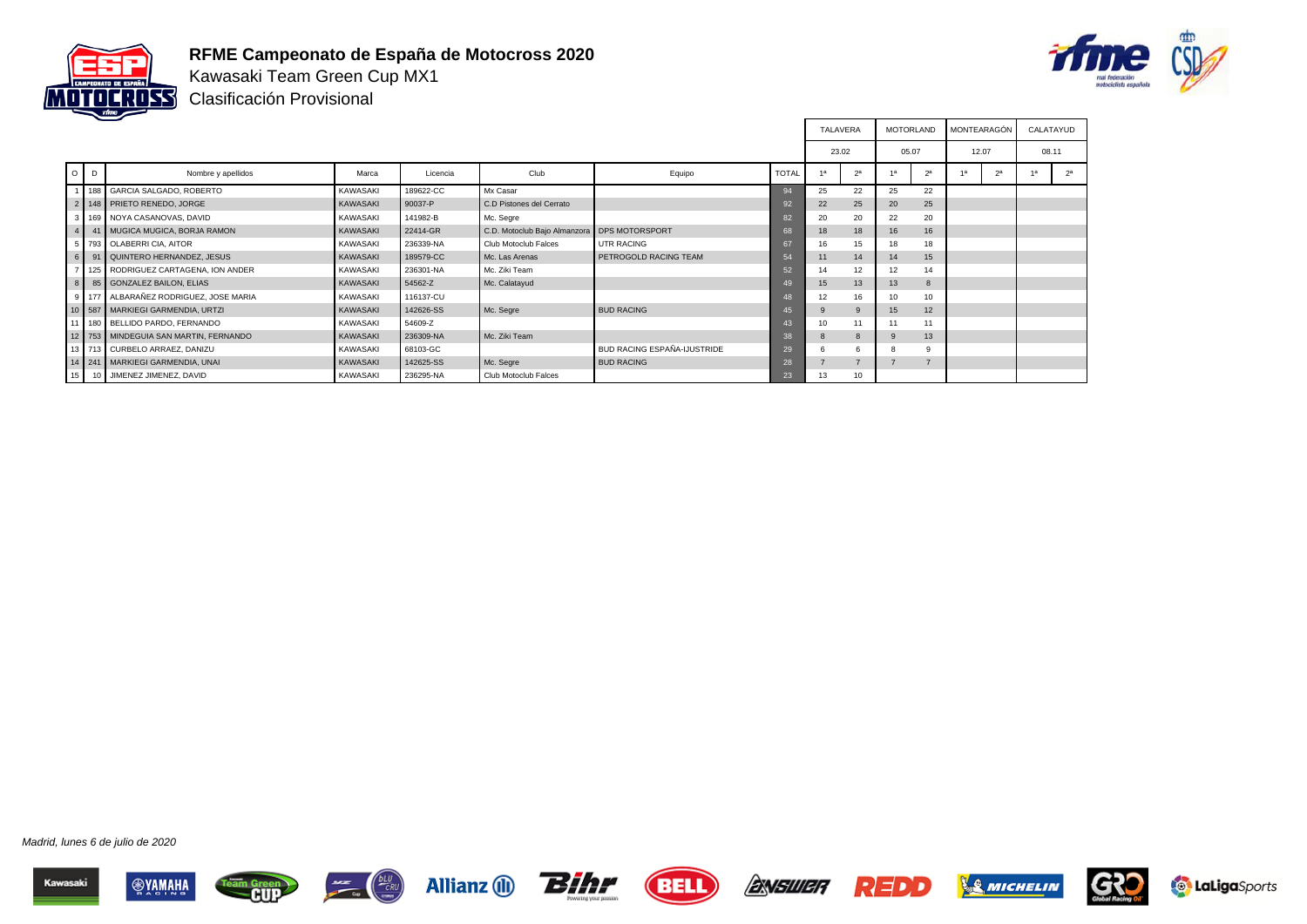

## **RFME Campeonato de España de Motocross 2020**



Kawasaki Team Green Cup MX2 Clasificación Provisional

|                 |                                      |                 |           |                     |                         |              | <b>TALAVERA</b> |    | <b>MOTORLAND</b> |    | MONTEARAGÓN |    | CALATAYUD |                |
|-----------------|--------------------------------------|-----------------|-----------|---------------------|-------------------------|--------------|-----------------|----|------------------|----|-------------|----|-----------|----------------|
|                 |                                      |                 |           |                     |                         |              | 23.02           |    | 05.07            |    | 12.07       |    | 08.11     |                |
| $O$ $D$         | Nombre y apellidos                   | Marca           | Licencia  | Club                | Equipo                  | <b>TOTAL</b> | $\overline{A}$  |    |                  | 2a |             | 2a |           | 2 <sup>a</sup> |
|                 | 79 SEISDEDOS RAMOS, GABRIELA         | <b>KAWASAKI</b> | 223389-M  |                     | MX6D2                   |              | 18              | 11 | 25               | 20 |             |    |           |                |
|                 | 2   14   DI DIO HERGUETA, JOSE LUIS  | KAWASAKI        | 116160-CR | MX Yunguera         | DPS MOTORSPORT          |              | 22              | 25 | 25               |    |             |    |           |                |
|                 | 3 115 GNACIO SANTOS, DIEGO           | <b>KAWASAKI</b> | 116136-CR | MX Yunquera         | <b>DPS MOTORSPORT</b>   |              | 20              | 20 | 16               | 13 |             |    |           |                |
|                 | 4 242 CABELLO HEREDIA, ALBERTO       | <b>KAWASAKI</b> | 142972-B  | Mc. Segre           |                         | 65           | 14              | 15 | 18               | 18 |             |    |           |                |
|                 | 21 MARIA HUIDOBRO, DAVID             | <b>KAWASAKI</b> | 90018-BU  |                     | <b>TEAM GREENLANDMX</b> | 64           | 16              | 14 | 22               | 12 |             |    |           |                |
| $6 \mid$        | 9 CABEZAS MOLET, XAVIER              | <b>KAWASAKI</b> | 142293-L  | Mc. Segre           |                         | $-57$        | 13              | 16 | 13               | 15 |             |    |           |                |
|                 | 7   142   ESQUERDO RAMIS, SIMEON     | <b>KAWASAKI</b> | 250340-A  |                     |                         | 55           | 12              | 12 | 15               | 16 |             |    |           |                |
|                 | 8 73 MELGAREJO GOMEZ, ERIC           | KAWASAKI        | 141877-B  | Amc Martorelles     |                         | 52           | 11              | 13 | 14               | 14 |             |    |           |                |
|                 | 9 192 VILLALBA GARCIA, DAVID         | KAWASAKI        | 22370-CA  | C.D. Motoclub Morón |                         |              | 25              | 22 |                  |    |             |    |           |                |
|                 | 10   276   ROSELL ROMERO, JOAN DAVID | <b>KAWASAKI</b> | 141952-B  | MC 3 Turons         | KAWASAKI BOXZERO RACING |              |                 |    | 20               | 22 |             |    |           |                |
| 11 <sup>1</sup> | 63 PUIG PRUJA, JORDI                 | <b>KAWASAKI</b> | 141948-GI | Mc St.Hilari        |                         | 33           | 15              | 18 |                  |    |             |    |           |                |

















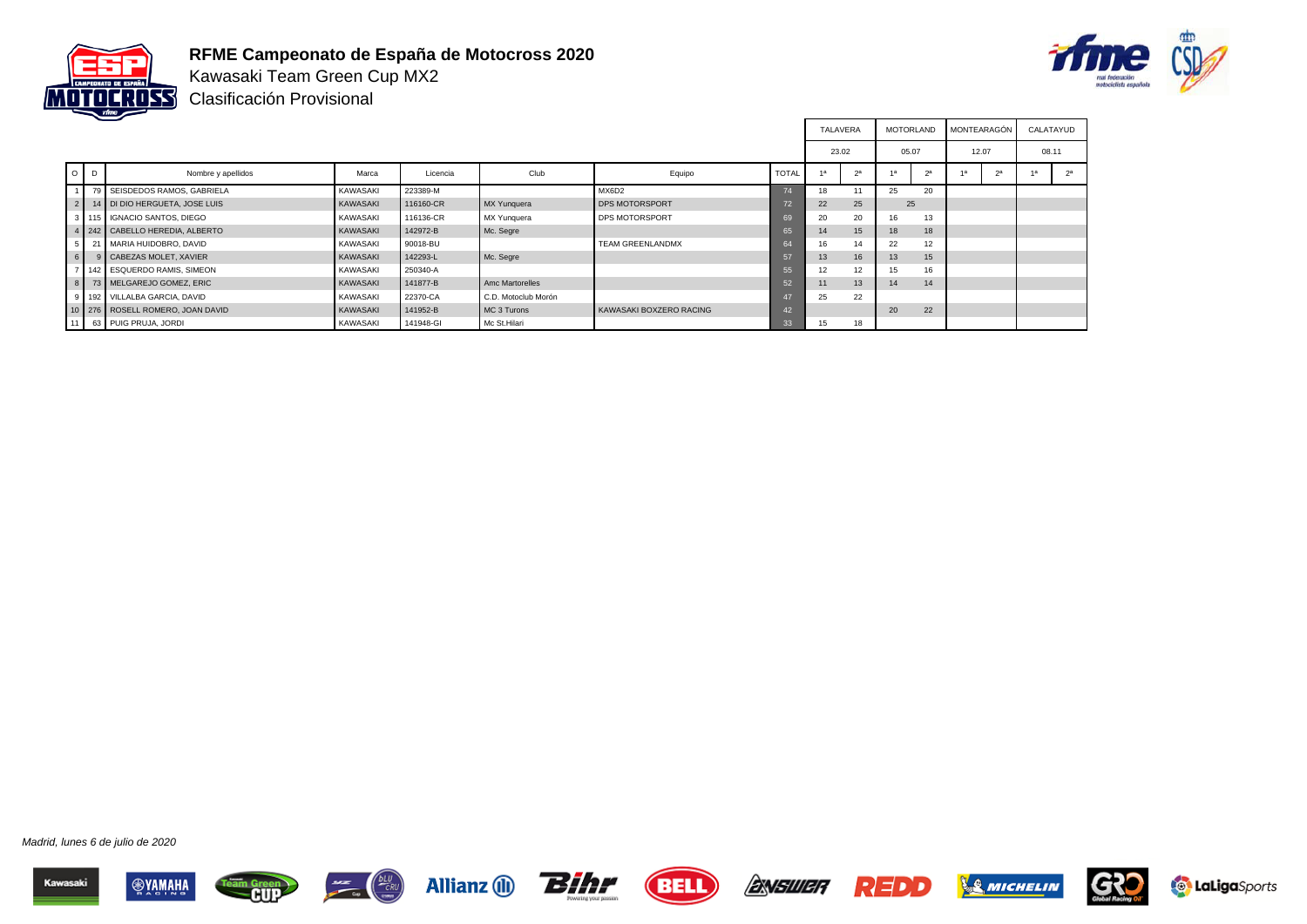

**RFME Campeonato de España de Motocross 2020** Yamaha YZ125 bLU cRU Cup



Clasificación Provisional

|                |         |                              |       |           |             |        |              | TALAVERA |    |       | MOTORLAND | <b>MONTEARAGÓN</b> |    | CALATAYUD |    | <b>BELLPUIG</b> |
|----------------|---------|------------------------------|-------|-----------|-------------|--------|--------------|----------|----|-------|-----------|--------------------|----|-----------|----|-----------------|
|                |         |                              |       |           |             |        |              | 23.02    |    | 05.07 |           | 12.07              |    | 08.11     |    | 15.11           |
|                | $O$ $D$ | Nombre y apellidos           | Marca | Licencia  | Club        | Equipo | <b>TOTAL</b> | 1a       |    | 1a    | 2a        | 1a                 | 25 |           | 2a |                 |
|                |         | SANCHEZ GARCIA, RAUL         |       | 141857-GI | Mc. Segre   |        |              | 20       | 25 | 22    | 25        |                    |    |           |    |                 |
| 2 <sup>1</sup> |         | VARGAS PERNIA, GONZALO       |       | 116310-CR | MC Talavera |        |              | 22       | 20 | 20    | 20        |                    |    |           |    |                 |
|                |         | SAMPEDRO SANTAMARIA, ANTONIO |       | 195600-C  |             |        | - 78         | 25       | 22 | 15    | 16        |                    |    |           |    |                 |
|                |         | ALONSO RODILLA, VICTOR       |       | 195567-PO | M.N.M.      |        |              |          |    | 25    | 22        |                    |    |           |    |                 |
|                |         | TUR TUR, CARLOS JOSE         |       | 67737-IB  |             |        | 36           |          |    | 18    | 18        |                    |    |           |    |                 |
| 6 I            |         | ROCA RIUS, ORIOL             |       | 142171-B  | Mc Terrassa |        |              |          |    | 16    | 15        |                    |    |           |    |                 |

















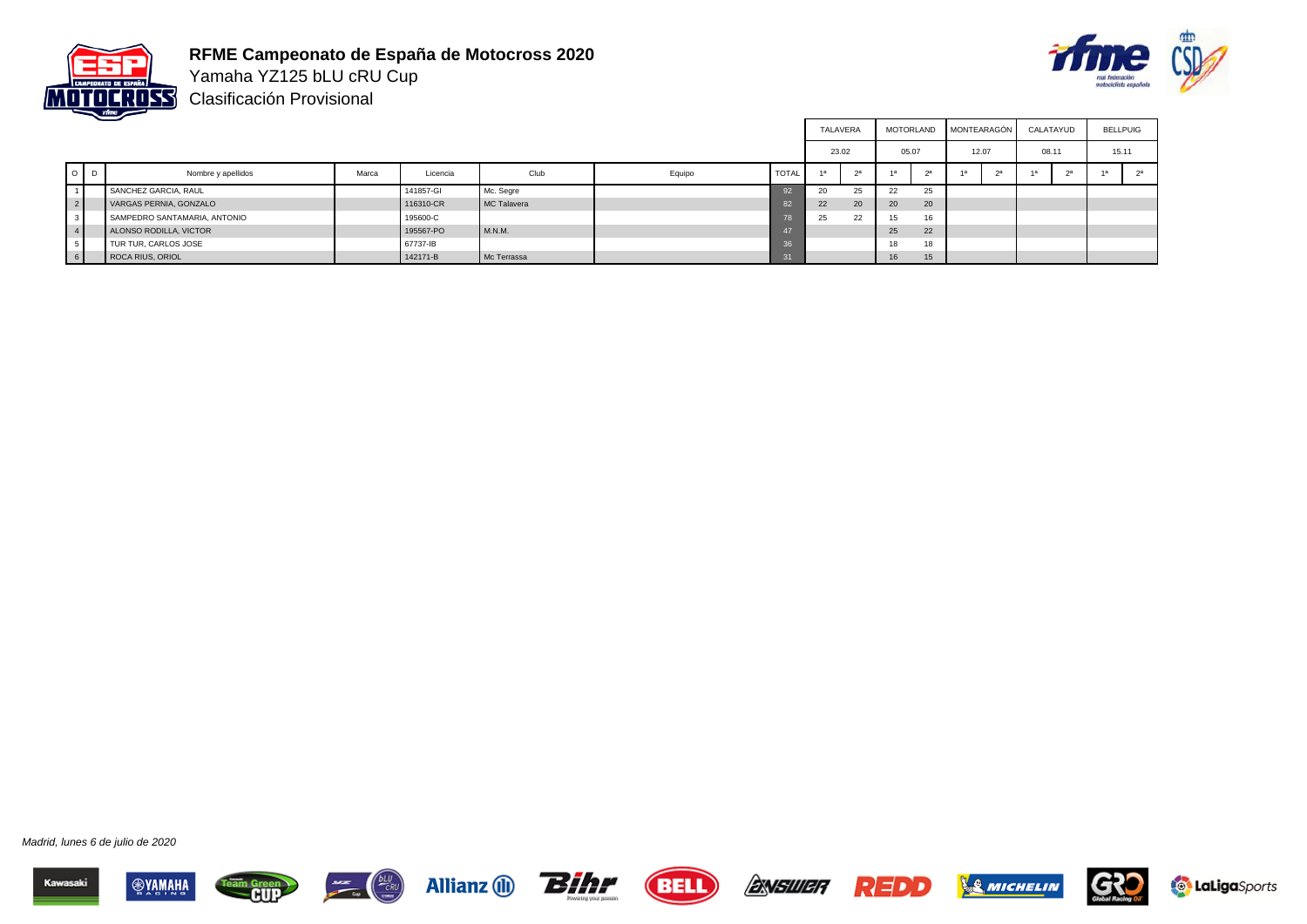





|                | <b>ELITE-MX1</b>                    |              |                |                |                 |                |                   |                |                |                |                |                |                |                | por confirmar  |                 |
|----------------|-------------------------------------|--------------|----------------|----------------|-----------------|----------------|-------------------|----------------|----------------|----------------|----------------|----------------|----------------|----------------|----------------|-----------------|
|                |                                     |              |                | <b>Albaida</b> | <b>Talavera</b> |                | <b>Malpartida</b> |                | MotorLand      |                |                | Montearag.     |                | Calatayud      |                | <b>Bellpuig</b> |
|                |                                     |              |                | 02.02          |                 | 23.02          |                   | 15.03          |                | 05.07          |                | 12.07          |                | 08.11          | 15.11          |                 |
| $\mathbf{o}$   | Constructor                         | <b>TOTAL</b> | 1 <sup>a</sup> | 2 <sup>a</sup> | 1 <sup>a</sup>  | 2 <sup>a</sup> | 1 <sup>2</sup>    | 2 <sup>a</sup> | 1 <sup>a</sup> | 2 <sup>a</sup> | 1 <sup>a</sup> | 2 <sup>a</sup> | 1 <sup>a</sup> | 2 <sup>a</sup> | 1 <sup>a</sup> | 2 <sup>a</sup>  |
| $\mathbf{1}$   | <b>KUM</b>                          | 137          | 20             | 20             | 25              | 25             |                   |                | 22             | 25             |                |                |                |                |                |                 |
| 2              | <sup>(ii)</sup> Husq <u>varna</u> * | 132          | 22             | 25             | 20              | 18             |                   |                | 25             | 22             |                |                |                |                |                |                 |
| 3              | <b>ANAHA</b><br>⊛                   | 121          | 25             | 22             | 22              | 22             |                   |                | 12             | 18             |                |                |                |                |                |                 |
| $\overline{4}$ | Kawasaki                            | 80           | 14             | 14             | 13              | 8              |                   |                | 16             | 15             |                |                |                |                |                |                 |
| 5              | еомия                               | 62           | 11             | 11             | 10              | 10             |                   |                | 11             | 9              |                |                |                |                |                |                 |

**Madrid, 06 de Julio de 2020**

www.rfme.com

Club Campeón: *SE DETERMINARÁ CUANDO FINALICE EL CAMPEONATO*



**Team Green** 



**SMICHELIN** 

REDD

G32

**Contabiga** Sports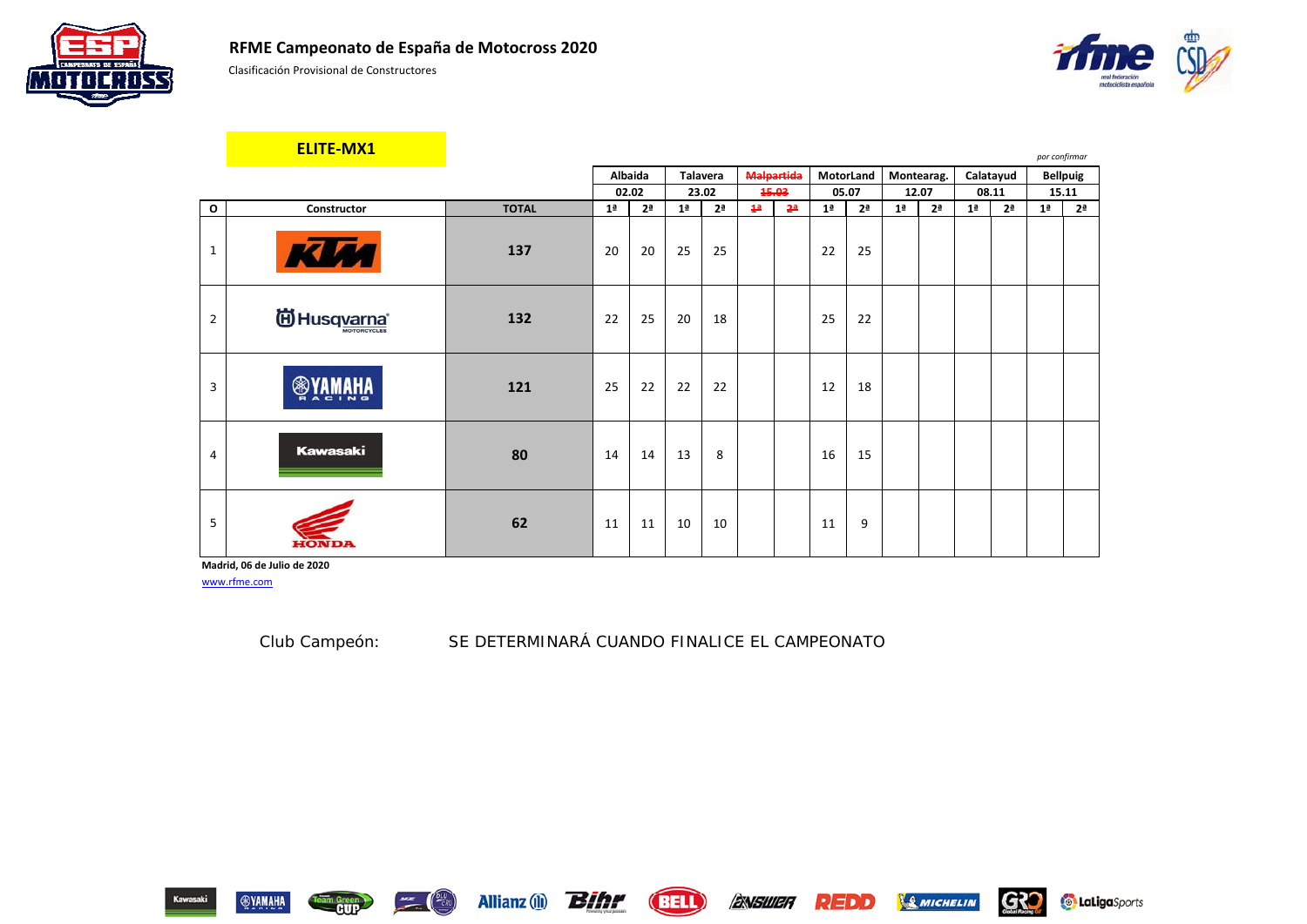





|                | <b>ELITE-MX2</b>                |              |                |                |                |                 |                |                |                |                |                |                |                |                | por confirmar  |                 |
|----------------|---------------------------------|--------------|----------------|----------------|----------------|-----------------|----------------|----------------|----------------|----------------|----------------|----------------|----------------|----------------|----------------|-----------------|
|                |                                 |              |                | <b>Albaida</b> |                | <b>Talavera</b> |                | Malpartida     | MotorLand      |                |                | Montearag.     |                | Calatayud      |                | <b>Bellpuig</b> |
|                |                                 |              |                | 02.02          |                | 23.02           |                | 15.03          |                | 05.07          |                | 12.07          |                | 08.11          |                | 15.11           |
| $\mathbf{o}$   | Constructor                     | <b>TOTAL</b> | 1 <sup>a</sup> | 2 <sup>a</sup> | 1 <sup>a</sup> | 2 <sup>a</sup>  | 4 <sup>a</sup> | 2 <sup>a</sup> | 1 <sup>a</sup> | 2 <sup>a</sup> | 1 <sup>a</sup> | 2 <sup>a</sup> | 1 <sup>a</sup> | 2 <sup>a</sup> | 1 <sup>a</sup> | 2 <sup>a</sup>  |
| 1              | <b>AWWWR</b><br>⊛               | 134          | 25             | 25             | 25             | 25              |                |                | 20             | 14             |                |                |                |                |                |                 |
| $\overline{2}$ | <b>KUM</b>                      | 131          | 22             | 20             | 20             | 22              |                |                | 22             | 25             |                |                |                |                |                |                 |
| 3              | <b>iii)</b> Husq <u>varna</u> ® | 91           | 15             | 15             | 15             | 15              |                |                | 16             | 15             |                |                |                |                |                |                 |
| 4              | <b>Kawasaki</b>                 | 88           | 9              | 8              | 12             | 12              |                |                | 25             | 22             |                |                |                |                |                |                 |

**Madrid, 06 de Julio de 2020**

www.rfme.com

eam Green

Club Campeón: *SE DETERMINARÁ CUANDO FINALICE EL CAMPEONATO*





**SMICHELIN** 

REDD

G32

**Contabiga** Sports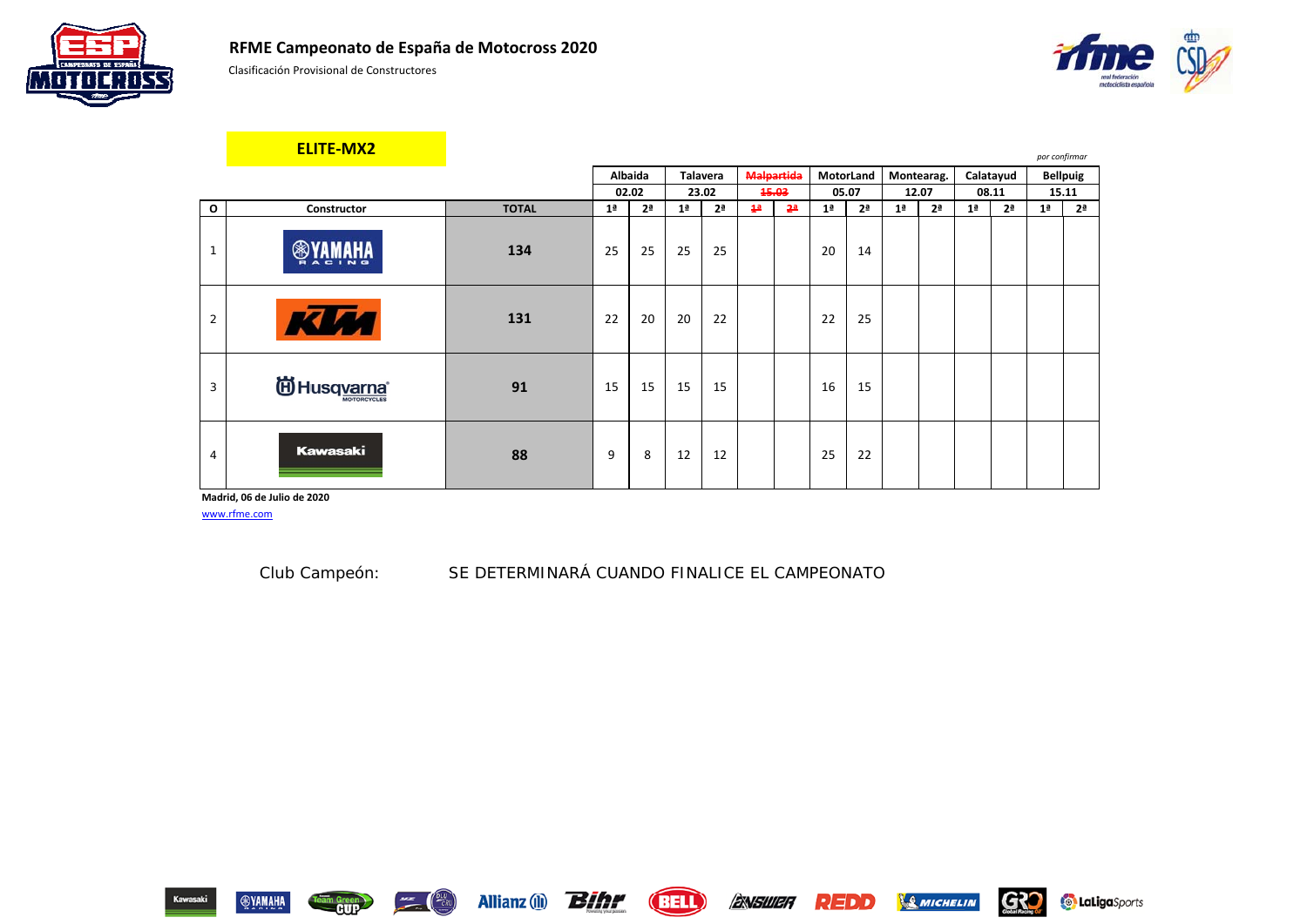





|                | <b>MX125</b>                               |              |                |                |                |                   |                |                |                |                |                |                | por confirmar  |                 |
|----------------|--------------------------------------------|--------------|----------------|----------------|----------------|-------------------|----------------|----------------|----------------|----------------|----------------|----------------|----------------|-----------------|
|                |                                            |              |                | Talavera       |                | <b>Malpartida</b> |                | MotorLand      |                | Montearag.     |                | Calatayud      |                | <b>Bellpuig</b> |
|                |                                            |              |                | 23.02          |                | 15.03             |                | 05.07          |                | 12.07          |                | 08.11          |                | 15.11           |
| $\mathbf{o}$   | Constructor                                | <b>TOTAL</b> | 1 <sup>a</sup> | 2 <sup>a</sup> | 4 <sup>a</sup> | 2 <sup>a</sup>    | 1 <sup>a</sup> | 2 <sup>a</sup> | 1 <sup>a</sup> | 2 <sup>a</sup> | 1 <sup>a</sup> | 2 <sup>a</sup> | 1 <sup>a</sup> | 2 <sup>a</sup>  |
| $\mathbf{1}$   | ┶<br>GASGAS                                | 100          | 25             | 25             |                |                   | 25             | 25             |                |                |                |                |                |                 |
| $\overline{2}$ | <b>JA1</b>                                 | 73           | 20             | 20             |                |                   | 15             | 18             |                |                |                |                |                |                 |
| 3              |                                            | 56           | 10             | 16             |                |                   | 16             | 14             |                |                |                |                |                |                 |
|                | <b>Kawasaki</b>                            | 38           |                |                |                |                   | 18             | 20             |                |                |                |                |                |                 |
| 4              | <b>id</b> Husqvarna®<br><b>MOTORCYCLES</b> | 35           | 11             | 10             |                |                   | 7              | $\overline{7}$ |                |                |                |                |                |                 |

**Madrid, 06 de Julio de 2020**

www.rfme.com

Club Campeón: *SE DETERMINARÁ CUANDO FINALICE EL CAMPEONATO*



eam Green

 $\left( \frac{\Delta E}{\partial R} \right)$ 





REDD

G32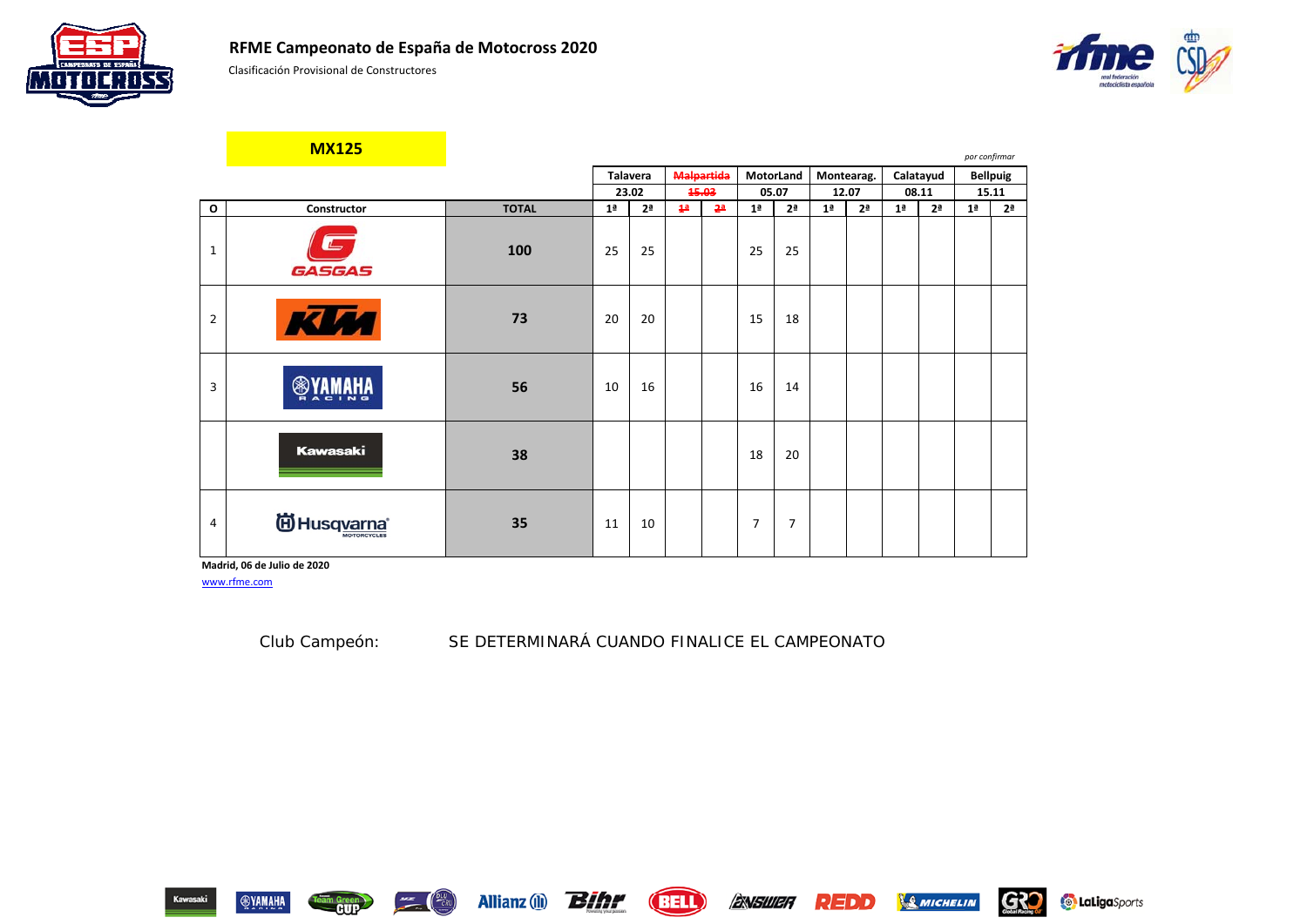



|              |   | <b>ELITE-MX1</b>            |                 |          |              |    |                |     |                |                |            |                |           |                |                |    |           |                 |
|--------------|---|-----------------------------|-----------------|----------|--------------|----|----------------|-----|----------------|----------------|------------|----------------|-----------|----------------|----------------|----|-----------|-----------------|
|              |   |                             |                 |          |              |    | <b>Albaida</b> |     | Talavera       |                | Malpartida |                | MotorLand |                | Montearag.     |    | Calatayud | <b>Bellpuig</b> |
|              |   |                             |                 |          |              |    | 02.02          |     | 23.02          |                | 15.03      |                | 05.07     |                | 12.07          |    | 08.11     | 15.11           |
| $\mathbf{o}$ | D | Nombre y Apellidos          | <b>Marca</b>    | Licencia | <b>TOTAL</b> | 1ª | 2ª             | 1 a | 2 <sup>a</sup> | 1 <sup>a</sup> |            | 1 <sup>a</sup> | <b>2ª</b> | 1 <sup>a</sup> | 2 <sup>a</sup> | 1ª | 2ª        | 2ª              |
|              |   | 115 CAMPANO JIMENEZ, CARLOS | YAMAHA          | 22323-SE |              |    |                |     |                |                |            |                |           |                |                |    |           |                 |
|              |   | 44 ARCARONS GALI, NIL       | HUSQVARNA       | 141987-B |              |    |                |     |                |                |            |                |           |                |                |    |           |                 |
|              |   | 51 CASTRO ORTEGA, SERGIO    | <b>KAWASAKI</b> | 142511-L |              |    |                |     |                |                |            |                |           |                |                |    |           |                 |
|              |   |                             |                 |          |              |    |                |     |                |                |            |                |           |                |                |    |           |                 |

*por confirmar*

|              |   |                            |                 |               |              |                | <b>Albaida</b> | <b>Talavera</b> |                | Malpartida     |           |    |                | MotorLand   Montearag. |                |       | Calatayud |                | <b>Bellpuig</b> |
|--------------|---|----------------------------|-----------------|---------------|--------------|----------------|----------------|-----------------|----------------|----------------|-----------|----|----------------|------------------------|----------------|-------|-----------|----------------|-----------------|
|              |   |                            |                 |               |              |                | 02.02          | 23.02           |                |                | 15.03     |    | 05.07          |                        | 12.07          | 08.11 |           |                | 15.11           |
| $\mathbf{o}$ | D | Nombre y Apellidos         | Marca           | Licencia      | <b>TOTAL</b> | 1 <sup>a</sup> | 2ª             |                 | 2 <sup>a</sup> | 1 <sup>a</sup> | <u>2ª</u> | 1ª | 2 <sup>a</sup> | 1ª                     | 2 <sup>a</sup> | 1ª    | <b>2ª</b> | 1 <sup>a</sup> | 2ª              |
|              |   | 124 UBACH SALA, SIMEO      | HUSQVARNA       | 142288-B      |              |                |                |                 |                |                |           |    | л.             |                        |                |       |           |                |                 |
|              |   | 720 GOUPILLON, PIERRE      | <b>KAWASAKI</b> | FFM-299000034 |              |                |                |                 |                |                |           |    |                |                        |                |       |           |                |                 |
|              |   | 472 UBACH SALA, SALVADOR   | HUSQVARNA       | 142289-B      |              |                |                |                 |                |                |           |    |                |                        |                |       |           |                |                 |
|              |   | 70 FERNANDEZ GARCIA, RUBEN | YAMAHA          | 195579-PO     |              |                |                |                 |                |                |           |    |                |                        |                |       |           |                |                 |
|              |   | 67 MARTINEZ NOGUEIRA, YAGO | YAMAHA          | 195596-PO     |              |                |                |                 |                |                |           |    |                |                        |                |       |           |                |                 |

*por confirmar*

**Contabiga** Sports

**Madrid, 06 de Julio de 2020** www.rfme.com



Team Green

ENSWER

**REDD** 

**SAMICHELIN** 

G30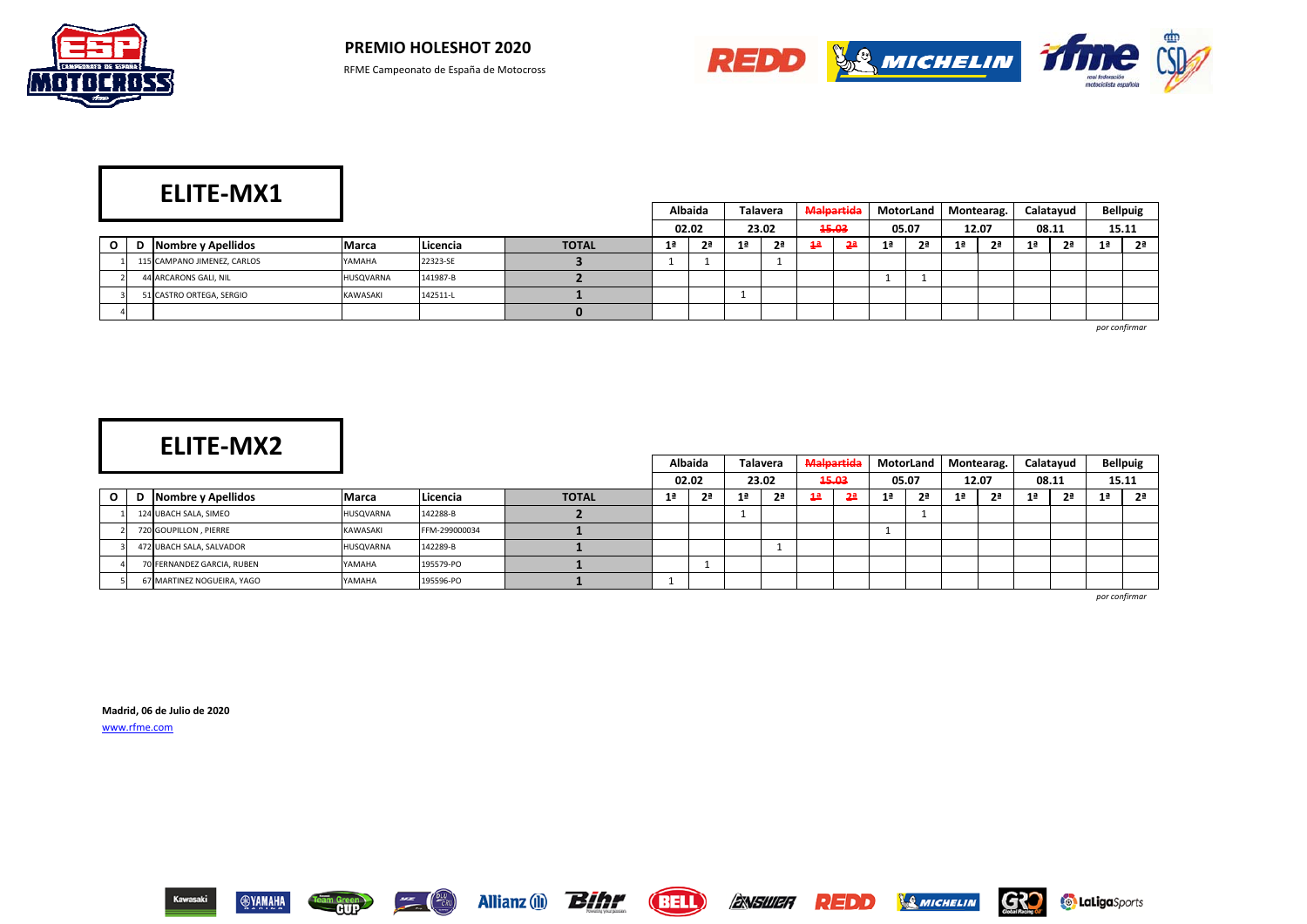



# **ELITE-MX1**

|              |   |                             |              |          |              | Albaida   | Talavera |           |       | Malpartida   MotorLand   Montearag. | Calatayud | <b>Bellpuig</b> |
|--------------|---|-----------------------------|--------------|----------|--------------|-----------|----------|-----------|-------|-------------------------------------|-----------|-----------------|
|              |   |                             |              |          |              | 01.02     | 22.02    | 14.03     | 04.07 | 11.07                               | 07.11     | 14.11           |
| $\mathbf{o}$ | D | Nombre y Apellidos          | <b>Marca</b> | Licencia | <b>TOTAL</b> | <b>MC</b> | МC       | <b>MC</b> | МC    | <b>MC</b>                           | МC        | МC              |
|              |   | 115 CAMPANO JIMENEZ, CARLOS | YAMAHA       | 22323-SE |              |           |          |           |       |                                     |           |                 |
|              |   | 99 ZARAGOZA BELTRAN, JORGE  | <b>KTM</b>   | 250408-V |              |           |          |           |       |                                     |           |                 |
|              |   |                             |              |          |              |           |          |           |       |                                     |           |                 |
|              |   |                             |              |          |              |           |          |           |       |                                     |           |                 |

*por confirmar*

# **ELITE-MX2**

|   |   | LLI I LTIVIAL              |        |           |              | Albaida | Talavera |       |           | Malpartida   MotorLand   Montearag. | Calatayud | <b>Bellpuig</b> |
|---|---|----------------------------|--------|-----------|--------------|---------|----------|-------|-----------|-------------------------------------|-----------|-----------------|
|   |   |                            |        |           |              | 01.02   | 22.02    | 14.03 | 04.07     | 11.07                               | 07.11     | 14.11           |
| O | D | Nombre y Apellidos         | Marca  | Licencia  | <b>TOTAL</b> | MC      | МC       | MС    | <b>MC</b> | МC                                  | МC        | MC              |
|   |   | 70 FERNANDEZ GARCIA, RUBEN | YAMAHA | 195579-PO |              |         |          |       |           |                                     |           |                 |
|   |   |                            |        |           |              |         |          |       |           |                                     |           |                 |
|   |   |                            |        |           |              |         |          |       |           |                                     |           |                 |
|   |   |                            |        |           |              |         |          |       |           |                                     |           |                 |

**Madrid, 06 de Julio de 2020**

www.rfme.com



Team Green





**SMICHELIN** 

**REDD** 

**G30** 

**Contabiga** Sports